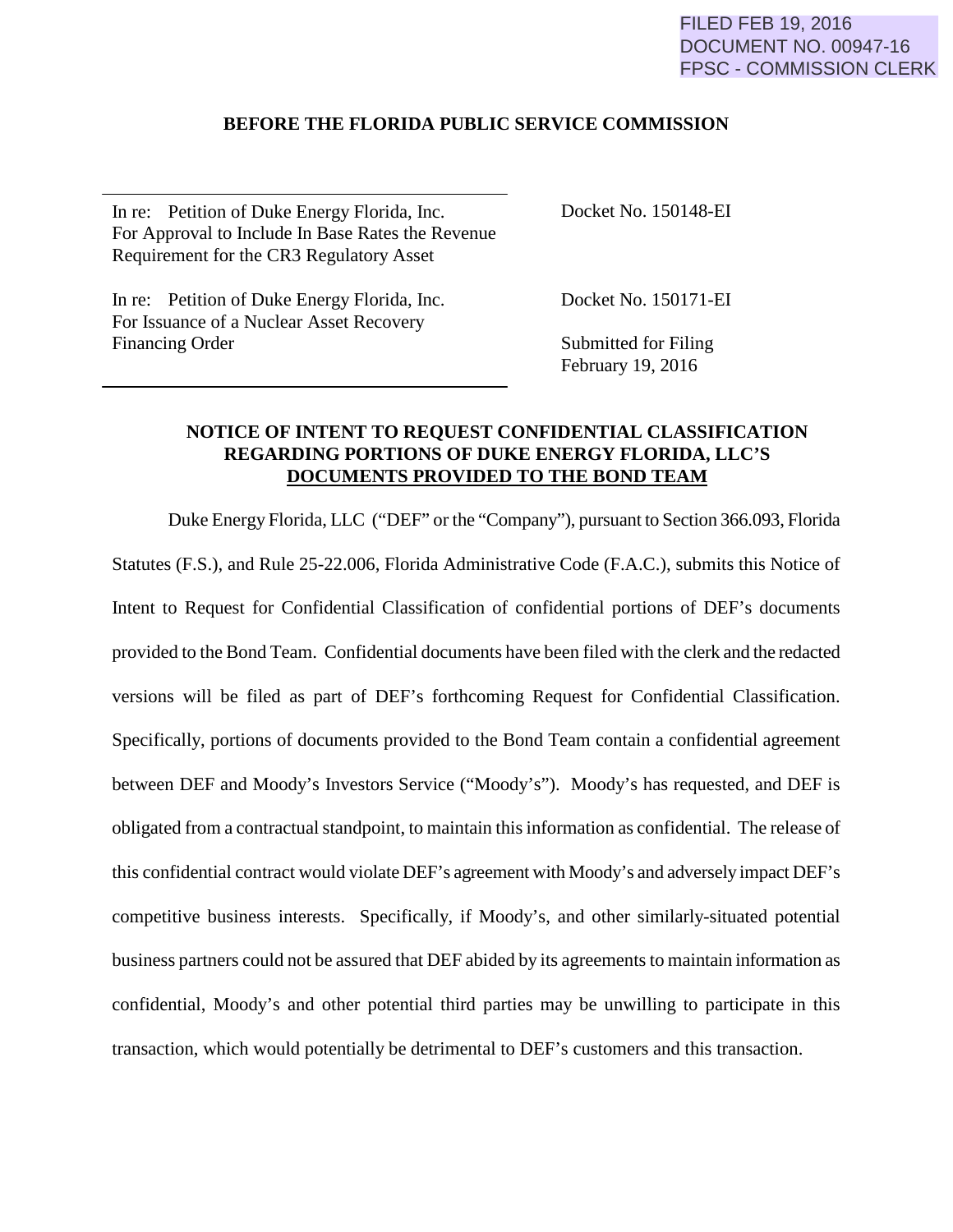A highlighted copy of the above-referenced confidential documents labeled as Exhibit A, has been filed under a separate cover letter.

 Pursuant to Rule 25-22.006(3)(a)(1), DEF will file its Request for Confidential Classification for the confidential information contained herein within twenty-one (21) days of filing this request.

RESPECTFULLY SUBMITTED this 19<sup>th</sup> day of February, 2016.

 */s/ Dianne M. Triplett*

\_\_\_\_\_\_\_\_\_\_\_\_\_\_\_\_\_\_\_\_\_\_\_ \_\_\_\_\_\_\_\_\_\_\_\_\_\_\_\_\_\_\_\_\_\_\_\_\_ MATTHEW R. BERNIER DIANNE M. TRIPLETT Senior Counsel Associate General Counsel Duke Energy Florida, LLC<br>Duke Energy Florida, LLC 106 East College Avenue 299 First Avenue North Suite 800 St. Petersburg, FL 33701 Telephone: (850) 521-1428

Tallahassee, FL 32301 Telephone: (727) 820-4692